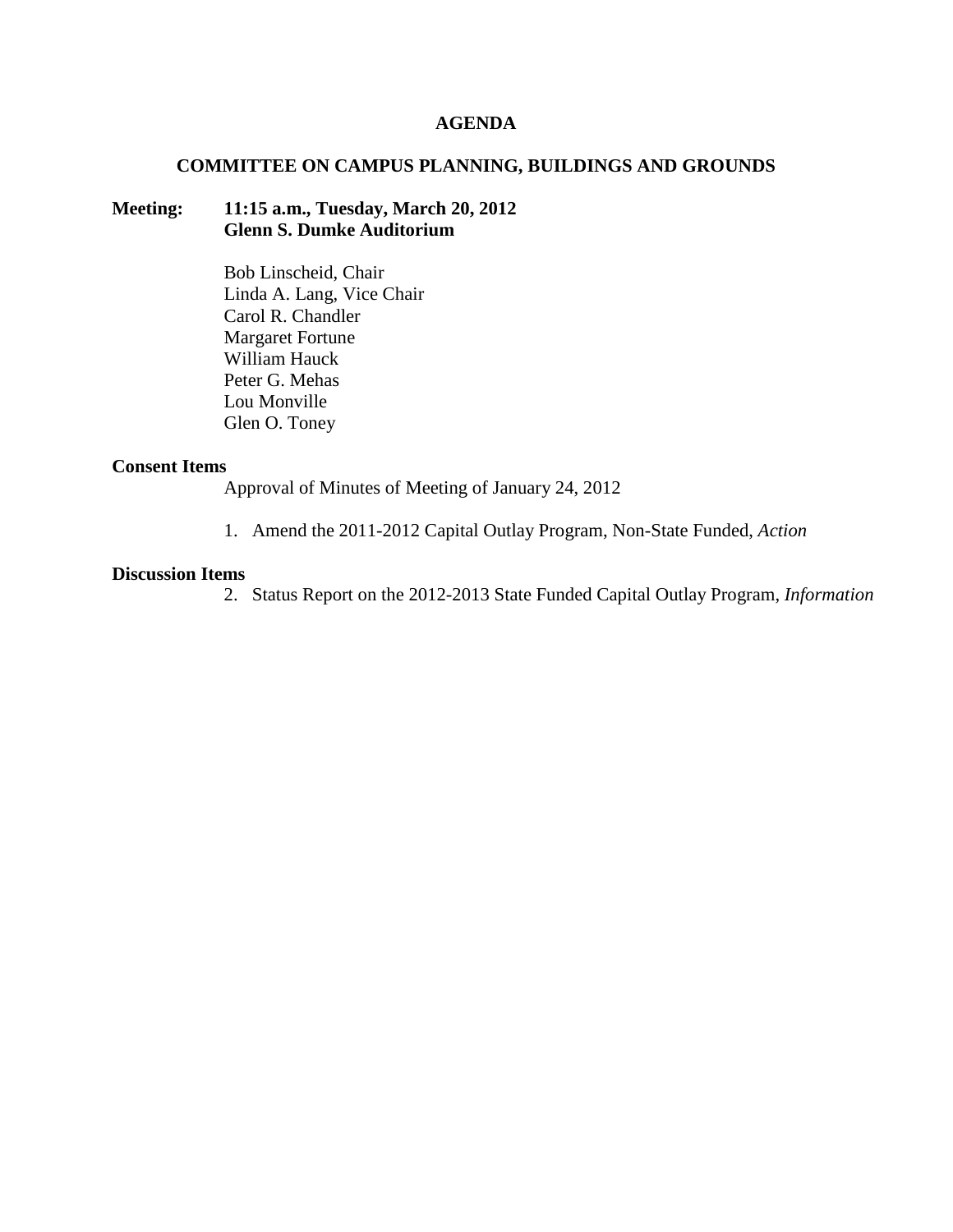# **MINUTES OF MEETING OF COMMITTEE ON CAMPUS PLANNING, BUILDINGS AND GROUNDS**

**Trustees of the California State University Office of the Chancellor Glenn S. Dumke Auditorium 401 Golden Shore Long Beach, California**

**January 24, 2012**

#### **Members Present**

Bob Linscheid, Chair Linda A. Lang, Vice Chair Herbert L. Carter, Chair of the Board Carol R. Chandler Margaret Fortune William Hauck Lou Monville Charles B. Reed, Chancellor Glen O. Toney

## **Approval of Minutes**

The minutes of the November 15, 2011 meeting were approved as submitted.

## **Amend the 2011-2012 Capital Outlay Program, Non-State Funded**

With the concurrence of the committee, Trustee Linscheid presented agenda item 1 as a consent action item. The committee recommended approval by the board of the proposed resolution (RCPBG 01-12-01).

# **Status Report on the 2012-2013 State Funded Capital Outlay Program—Governor's Budget**

With the use of a handout, Assistant Vice Chancellor Elvyra F. San Juan presented a status report on the 2012-2013 State Funded Capital Outlay Program. The governor's budget for capital outlay supports only equipment funding of \$5.5 million from old general obligation (GO) bond funds for three projects as compared to the trustees' request of \$529 million. All three projects have been funded for construction: Classroom and Faculty Office Renovation and Addition at CSU Channel Islands, Storm/Nasatir Halls Renovation at San Diego State, and Science I Renovation (Seismic) at CSU Stanislaus.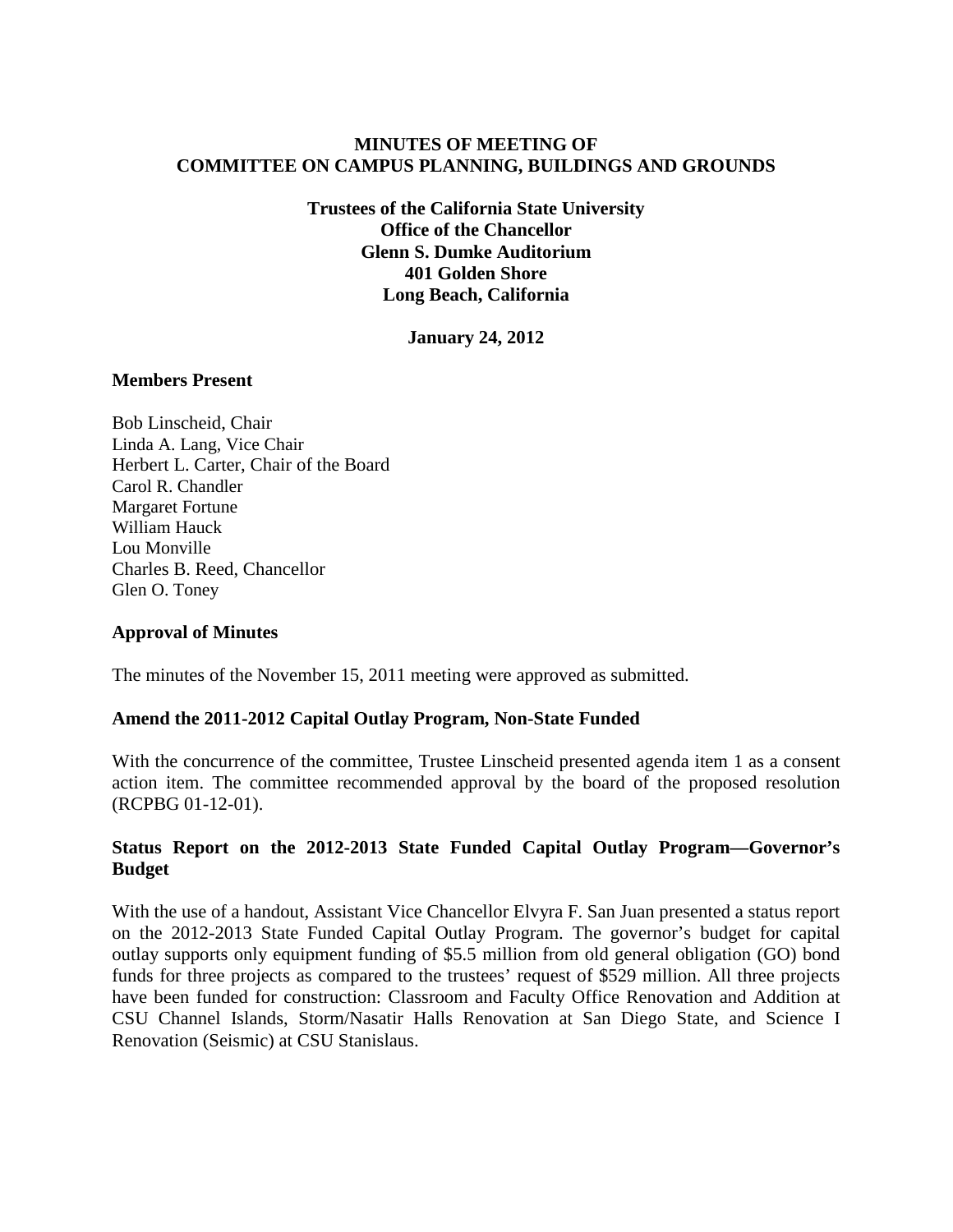#### 2 CPB&G

In the absence of capital funding and GO bond funds, the CSU submitted hazard mitigation grant applications for ten projects to the Federal Emergency Management Agency (FEMA). The CSU asked the Department of Finance to reconsider funding these projects during the May Revise and proposed the use of \$15 million in remaining GO bond funding as CSU's 25 percent matching funds for the FEMA grant, and if the FEMA grant applications did not succeed, the flexibility to use those GO bond funds to fund systemwide infrastructure improvement projects.

The governor's budget proposes to make an accounting change to move the annual general obligation bond debt as part of the CSU state appropriation. Ms. San Juan presented graphs depicting the varying annual payment from 2012-13 to 2040-41 for general obligation bonds and lease revenue bonds that have been sold, and those projected to be sold in the future for projects previously approved by the legislature.

# **Approval of Schematic Plans**

The proposed item on the agenda requests the approval of schematic plans for San José State University—Spartan Complex Renovation (Seismic). With an audio-visual presentation, Ms. San Juan presented the item. All CEQA requirements for the project have been completed and staff recommends approval.

The committee recommended approval by the board of the proposed resolution (RCPBG 01-12-02).

Trustee Linscheid adjourned the meeting.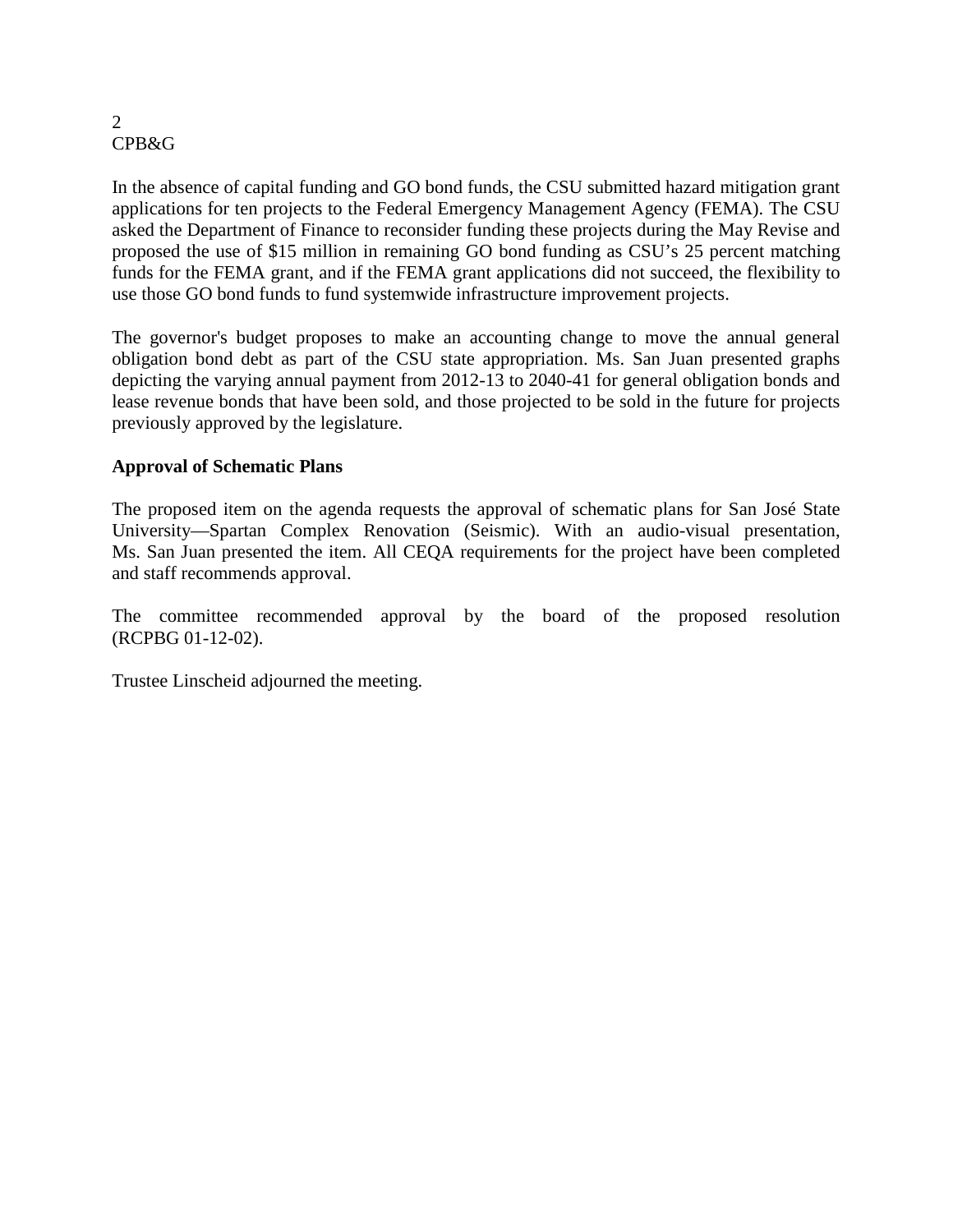**Action Item** Agenda Item 1 March 20-21, 2012 Page 1 of 3

## **COMMITTEE ON CAMPUS PLANNING, BUILDING AND GROUNDS**

## **Amend the 2011-2012 Capital Outlay Program, Non-State Funded**

## **Presentation by**

Elvyra F. San Juan Assistant Vice Chancellor Capital Planning, Design and Construction

## **Summary**

This item requests approval to amend the 2011-2012 non-state funded capital outlay program to include the following four projects:

## **1. California State University, Monterey Bay The Tanimura & Antle Family Memorial Library PWC \$2,938,000**

California State University, Monterey Bay wishes to proceed with the design and construction to complete the build out of the third floor area within the Tanimura & Antle Family Memorial Library (#508). This existing 136,150 GSF three-story building was occupied in early 2009, but the eastern wing of the third floor was shelled and not finished due to construction cost increases at the time. This project will improve approximately 17,700 GSF with utilities and room finishes which will provide for reading and seating areas, group study rooms, and stack space, as well as 12 student advising offices with additional space for mentoring, consultation, resume writing, and job searching.

The project will be funded by the University Corporation Operating Fund. The Corporation is funding the third floor improvements based on available net revenues from faculty/staff housing operations in order to support campus growth and quality programs.

# **2. San José State University Moss Landing Marine Laboratories Aquaculture Lab PWC \$1,216,000**

San José State University wishes to proceed with the design and construction of a new Aquaculture Lab building and area for seawater tanks on a 2.3-acre site at Moss Landing Marine Laboratories, replacing buildings which were damaged by the 1989 Loma Prieta earthquake and subsequently demolished.

The Aquaculture Lab building (1,645 GSF) will house laboratory space, a dark room, an office, a lobby and support areas. The seawater tank area (1,581 GSF) will support the research and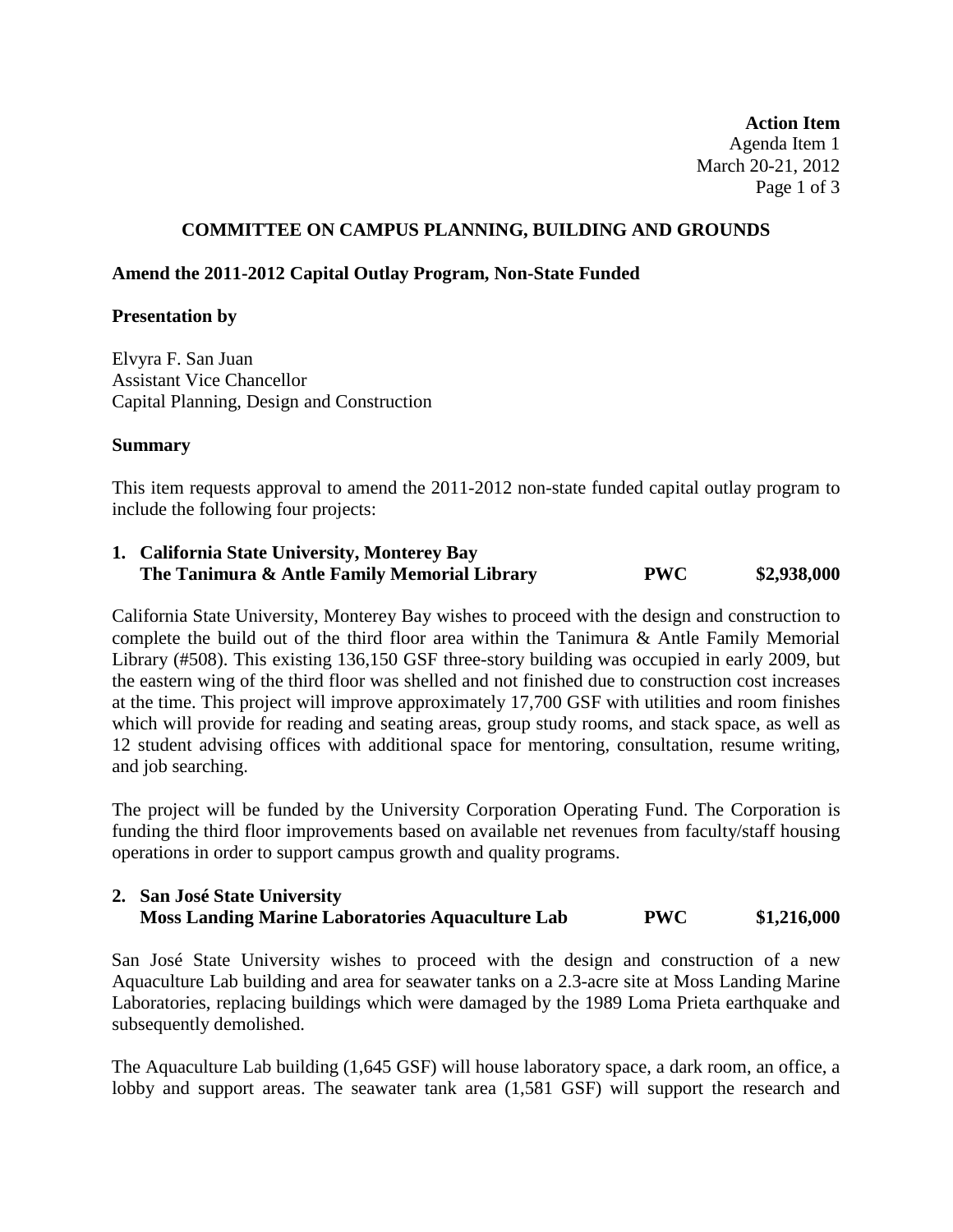CPB&G Agenda Item 1 March 20-21, 2012 Page 2 of 3

teaching curriculum. The new building will be strategically located next to the existing pump house which draws seawater for the laboratory and the area for seawater tanks. Completion of this project will improve the Moss Landing Marine Laboratory's ability to support research for ocean sciences studies.

This project is funded entirely through the San José State University Research Foundation.

## **3. California State University, San Marcos Student Health and Counseling Services Building PWCE \$9,936,000**

California State University, San Marcos wishes to proceed with the design and construction of the Student Health and Counseling Services Building (#21). Student health services were originally located on campus in the first floor of the main administration building, Craven Hall. These services moved off campus in January 1997 due to space constraints and are now located in leased space on the corner of Twin Oaks Valley Road and Craven Drive. Rather than extend a lease that will expire in 2015, the campus proposes to build a facility in a location on campus near the hub of student activity.

The proposed two-story building (17,000 GSF) will be located next to the new parking structure (#103) and across the street from University Village Apartments (#38) and the future university student union (#25). The project scope includes examination rooms, medical offices, and counseling spaces. This will be a permanent campus building which will also allow for a future expansion.

This project has multiple funding sources. The CSU Systemwide Revenue Bond program will finance \$5,017,000, whereby the bonds will be repaid from student health fees; \$4,000,000 will be funded from the Health Facility Trust Fund; Preconstruction services and Group II equipment will be funded from campus health center reserves of \$919,000.

# **4. California State University, Stanislaus Parking Lot 2 Renovation PWC** \$916,000

California State University, Stanislaus wishes to proceed with the design and construction of Parking Lot 2 Renovation. The lot was constructed in 1971 and has overgrown trees in the center islands whose root systems have lifted the curbing and asphalt pavement beyond a point of repair.

The proposed project will maintain the current number of spaces (250) while renovating the existing lot by removing trees, replacing asphalt and concrete, upgrading parking, and providing more appropriate plantings. The scope will include energy efficient lighting and an emergency telephone.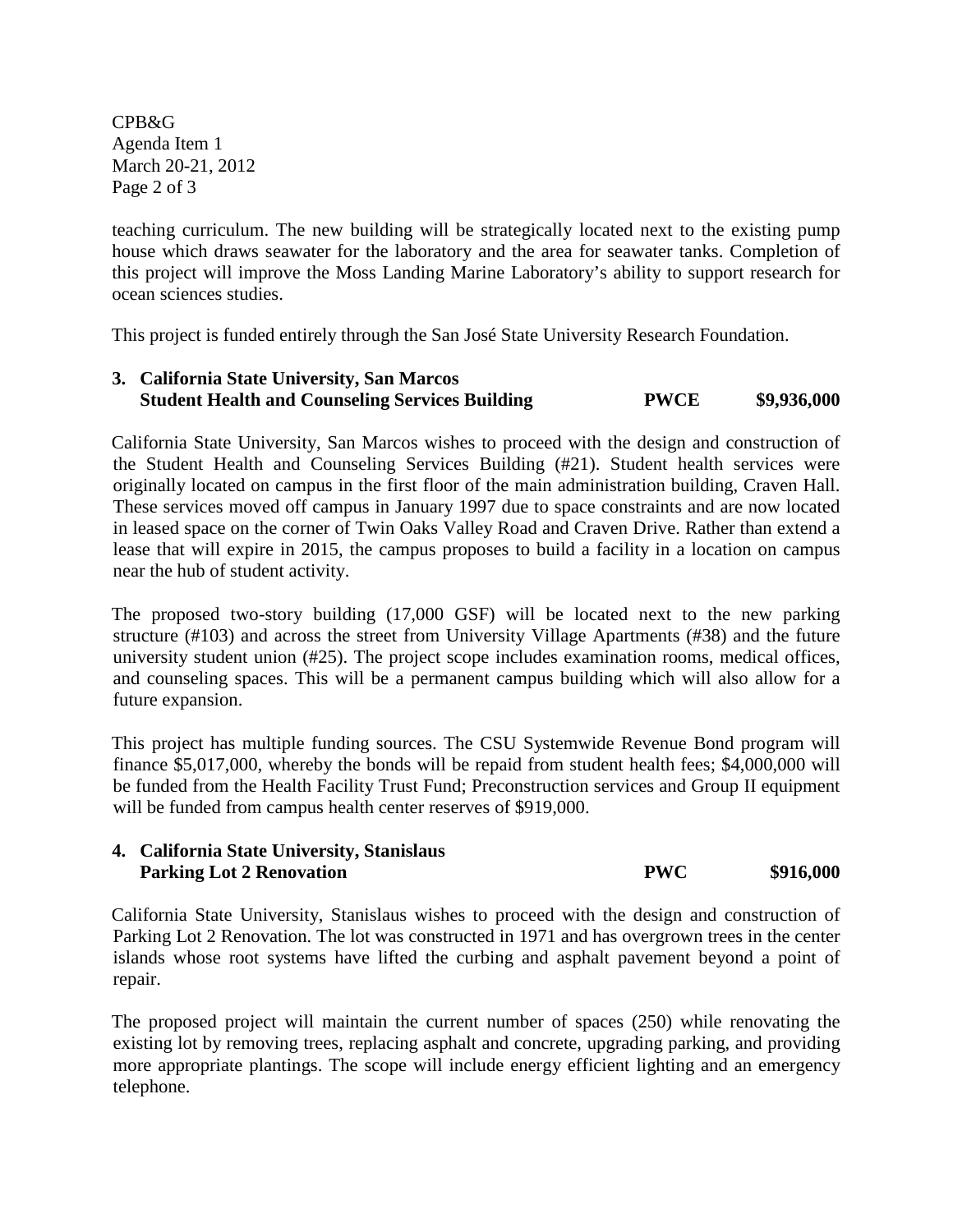CPB&G Agenda Item 1 March 20-21, 2012 Page 3 of 3

The project will be funded from parking reserves.

The following resolution is presented for approval:

**RESOLVED**, by the Board of Trustees of the California State University, that the 2011-2012 non-state funded capital outlay program is amended to include: 1) \$2,938,000 for preliminary plans, working drawings, and construction for the California State University, Monterey Bay, Tanimura & Antle Family Memorial Library project; 2) \$1,216,000 for preliminary plans, working drawings, and construction for the San José State University, Moss Landing Marine Laboratories Aquaculture Lab project; 3) \$9,936,000 for preliminary plans, working drawings, construction, and equipment for the California State University, San Marcos, Student Health and Counseling Services Building project; and (4) \$916,000 for preliminary plans, working drawings, and construction for the California State University, Stanislaus Parking Lot 2 Renovation project.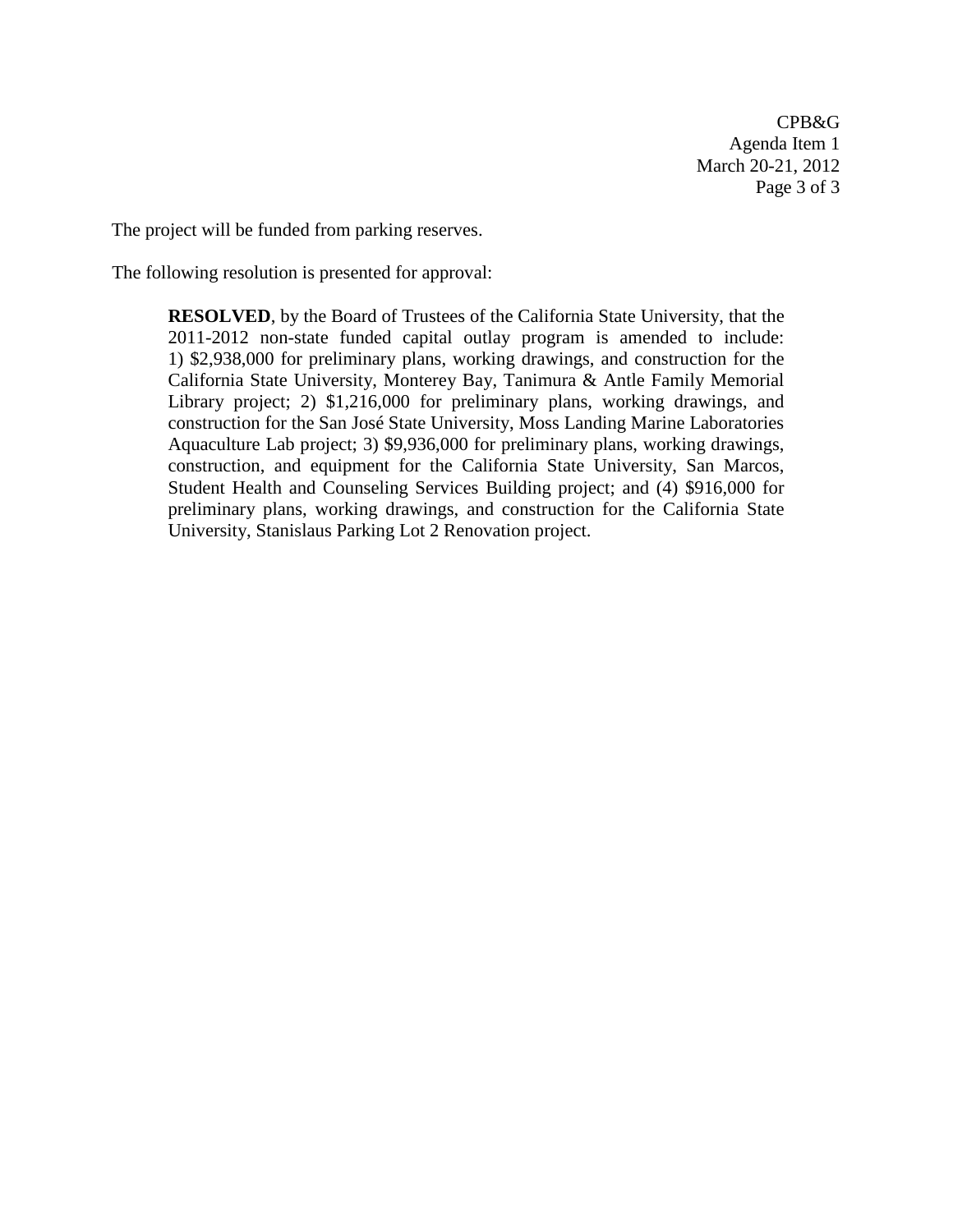**Information Item** Agenda Item 2 March 19-20, 2012 Page 1 of 6

# **COMMITTEE ON CAMPUS PLANNING, BUILDINGS AND GROUNDS**

## **Status Report on the 2012-2013 State Funded Capital Outlay Program**

#### **Presentation By**

Elvyra F. San Juan Assistant Vice Chancellor Capital Planning, Design and Construction

#### **Summary**

This item presents an update on the current status of the CSU's 2012-2013 state funded capital outlay program request.

#### **Trustees' Request**

The California State University's proposed state funded 2012-2013 capital outlay program was presented at the September 2011 Board of Trustees' meeting. The trustees approved the entire state funded priority list (34 projects) of \$529 million. Of the \$529 million amount, program documentation for 18 projects totaling \$448.4 million, including seismic safety, renovation, new capacity, and equipment projects were submitted to the Department of Finance. The trustees were asked to approve the program even though program funding is uncertain and relies upon the governor's and legislature's approval of lease revenue bond financing, lease asset transfer financing, and the use of remaining general obligation bond funds.

## **Governor's Budget**

The governor's January budget proposed the use of \$5.5 million of remaining general obligation bonds to fund three projects included in the CSU Capital Outlay program:

| <b>Campus</b>     | <b>Project</b>                                   | <b>Phase</b> | Amount      |
|-------------------|--------------------------------------------------|--------------|-------------|
| Channel Islands   | Classroom and Faculty Office Renovation/Addition | Ε            | \$1,209,000 |
| San Diego         | <b>Storm/Nasatir Halls Renovation</b>            | Ε            | \$2,583,000 |
| <b>Stanislaus</b> | Science I Renovation (Seismic)                   | Ε            | \$1,757,000 |
| <b>Total</b>      |                                                  |              | \$5,549,000 |

The governor also proposed a change to the CSU support budget under the description "Fiscal Incentives," whereby the current practice of the state to separately budget and annually adjust the debt service for general obligation and lease revenue bond financing for CSU capital improvement projects would change and no longer be budgeted separately. The governor proposes to fold these appropriations into CSU's budget to provide a fiscal incentive to factor these costs into the CSU's fiscal outlook and decision‑making process.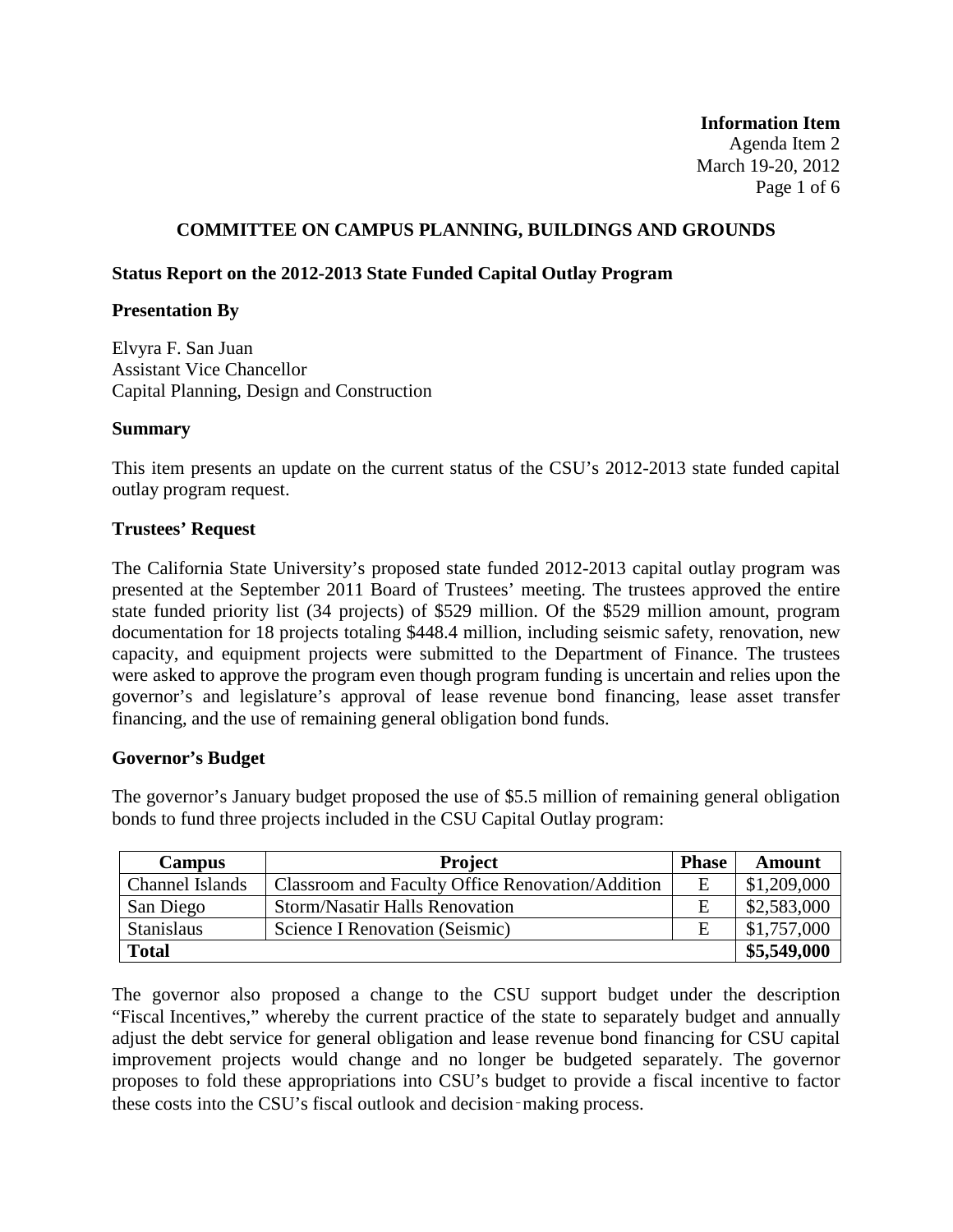CPB&G Agenda Item 2 March 19-20, 2012 Page 2 of 6

Key elements include:

- All debt funding for 2012-13 included in CSU base appropriation
- Funding for debt service would be prioritized for payment
- No future adjustments to account for variations in annual debt service
- Base support appropriations proposed to increase by four percent annually from 2013-14 through 2015-16
- No proposed changes to state review process for capital outlay projects

# **Legislative Analyst's Office**

The Legislative Analyst's Office (LAO) has taken no position on the three projects included in the governor's proposed capital program for the CSU. However, the LAO's report, *The 2012-13 Budget: Analysis of the Governor's Higher Education Proposal,* recommends rejecting the governor's proposal based on the following findings:

- *Proposed Change to Treatment of Bond Debt Payments Skews Comparisons with Prior Years.* The proposal moves general obligation bond debt payments into the CSU's base budget. Without this accounting change, the \$770.2 million budget reduction<sup>[1](#page-7-0)</sup> for the CSU would be higher by \$189.8 million to a total \$960 million reduction, or a 32 percent reduction when comparing 2007-08 to 2012-13.
- *Proposed Fiscal Incentive* by funding capital debt service and operating costs from a single appropriation attempts to create an incentive to better prioritize and limit capital projects. A dollar from the CSU's base budget that is spent on debt service would be one dollar less to spend on instructional operations, student services and programs.
- *Future Fiscal Implications to CSU Uncertain* as the annual debt service payments vary by year and have increased an average of nine percent per year since 2002-03. The governor's proposal would not account for the annual payment changes as the amount to be shifted is the debt service payment scheduled for fiscal year 2012-13.
- *Shifting Funding Transfers Budget Control to CSU.* The LAO asserts the governor's proposal would relinquish the legislature's control over the CSU budget as the legislature would no longer be responsible for allocating funding for support operations and student services versus infrastructure debt service.

<span id="page-7-0"></span><sup>&</sup>lt;sup>1</sup> Legislative Analyst's Office, *The 2012-13 Budget: Analysis of the Governor's Higher Education Proposal, page 8,* Figure 3, Higher Education General Fund Support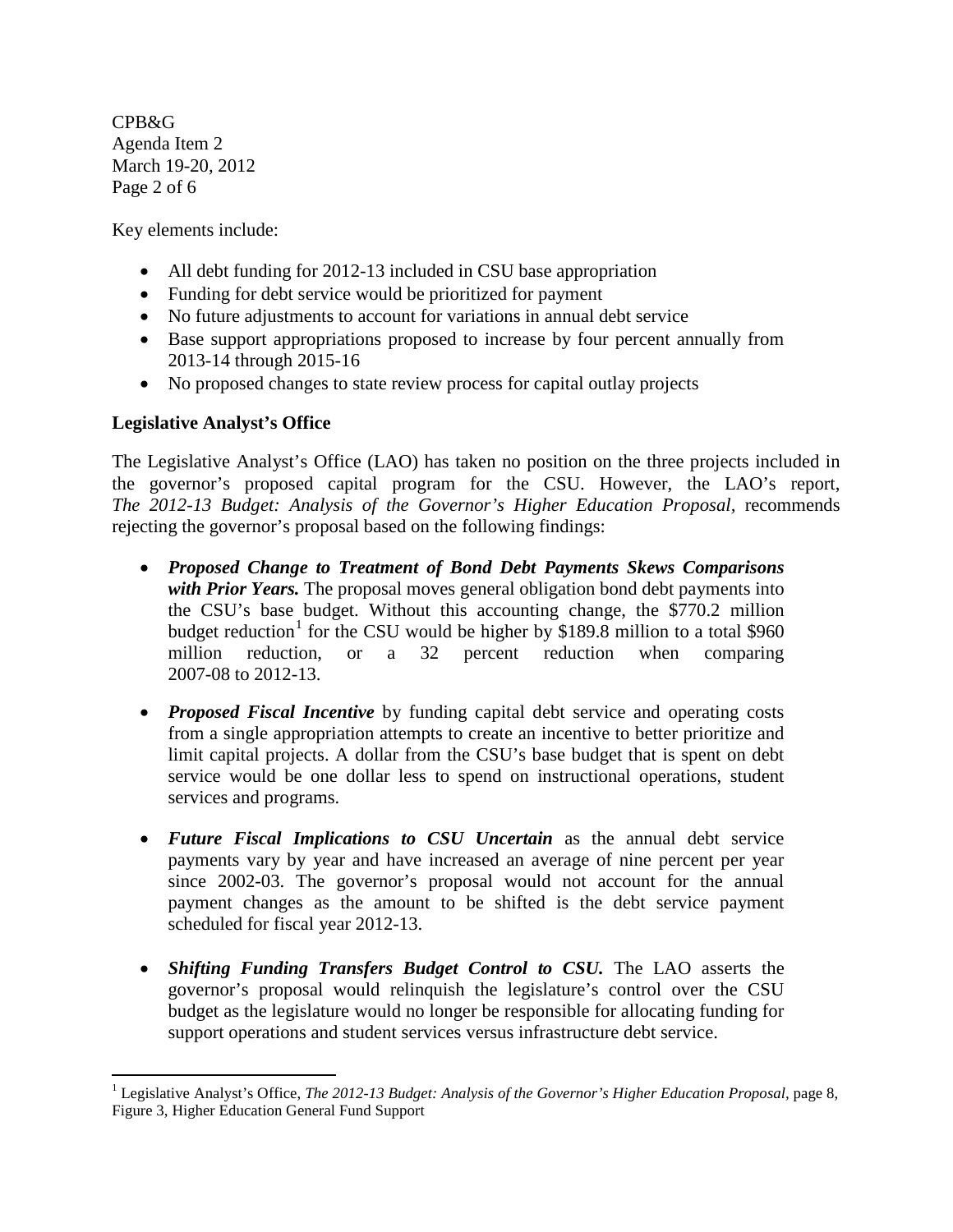CPB&G Agenda Item 2 March 19-20, 2012 Page 3 of 6

# **CSU Review of Governor's Proposed Fiscal Incentive and Debt Service Shift**

The governor's proposal prompts the following questions:

- If every dollar spent on capital outlay is one less dollar spent on instruction, student services and operational support, how could that impact the decisions of the university?
- Is the four percent block funding sufficient to cover existing bonds and payments for appropriated projects that have not been sold?
- What is the impact to future capital financing?
- What flexibility and authority does the CSU need to better manage capital financing for academic and instructional support facilities?

The issues are complex and multifaceted as the capital outlay program does not just build new buildings to increase capacity and enable more students to attend. Since 2001, roughly 70 percent of the capital program dollars were re-invested into existing buildings and infrastructure, or used to replace facilities too costly to renovate to address deficiencies in delivering the academic program. The high amount of re-investment into existing buildings occurred even with the development of campuses at CSU Monterey Bay, CSU Channel Islands, and accommodating continued growth at CSU San Bernardino and CSU San Marcos. A campus working group has been identified to work with the Chancellor's Office to address some of the questions noted above and to consider the total cost of instruction that would include capital facilities needs, like capital renewal, access compliance, seismic strengthening, renovations and new construction.

With regard to the adequacy of the proposed four percent per year block funding, Table 1 provides a summary for existing and planned capital debt financing (projects appropriated but for which bonds have not yet been sold). The estimated general obligation and lease revenue bond debt will total \$6.8 billion once the sale of bonds for legislatively approved projects is completed.

| <b>Bond Type</b>                                                | <b>Outstanding</b><br><b>Debt</b> | 2012-13<br><b>Payment</b> | <b>Highest Annual</b><br><b>Payment</b> |
|-----------------------------------------------------------------|-----------------------------------|---------------------------|-----------------------------------------|
| 1. General Obligation (existing)                                | \$4.6 billion                     | \$189.8 million           | $$219.8$ million                        |
| 2. Lease Revenue (existing)                                     | \$1.4 billion                     | \$88.6 million            | \$99.6 million                          |
| 3. General Obligation and Lease                                 | \$0.8 billion                     | \$0.0 million             | \$40.8 million                          |
| Revenue (planned increase for<br><i>appropriated projects</i> ) |                                   |                           |                                         |
| <b>Total</b>                                                    | \$6.8 billion                     | \$278.4 million           |                                         |

|  | Table 1. Summary of Existing and Planned State Funded Bond Debt |  |  |
|--|-----------------------------------------------------------------|--|--|
|  |                                                                 |  |  |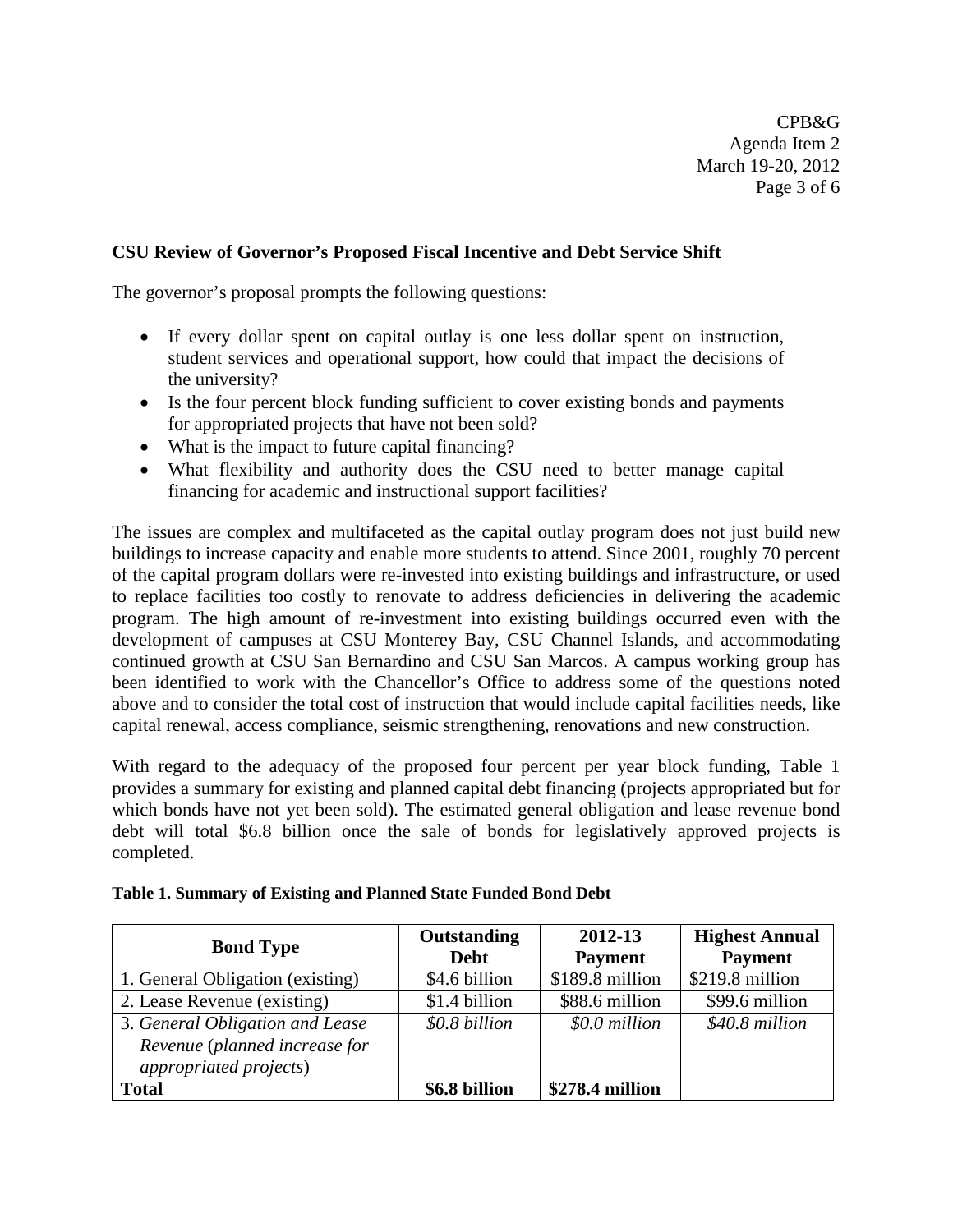CPB&G Agenda Item 2 March 19-20, 2012 Page 4 of 6

Figure 1 displays the annual general obligation bond and lease revenue bond debt payments to provide the board the magnitude of the debt and expected annual fluctuations in payment amounts based on bonds sold to date and approved by the legislature for future sale.

Table 1 shows the gross annual payment for existing bonds is \$278 million for 2012-13. In Figure 1, the projected highest annual payment is estimated at \$332 million. This is an increase of \$54 million compared to the estimated 2012-13 payment of \$278 million or a 19.4 percent increase based on projects approved by the legislature but for which bonds have not been sold.

The working group will also consider the impact on the future capital program assuming approval of the governor's proposal. This would include review of existing authority for issuing debt as a follow-up on the LAO's observation that the University of California appears to have unique authority to issue bonds for academic buildings and support infrastructure.



**Figure 1. Stacked Graph of Existing and Planned General Obligation and Lease Revenue Bond Debt Payments**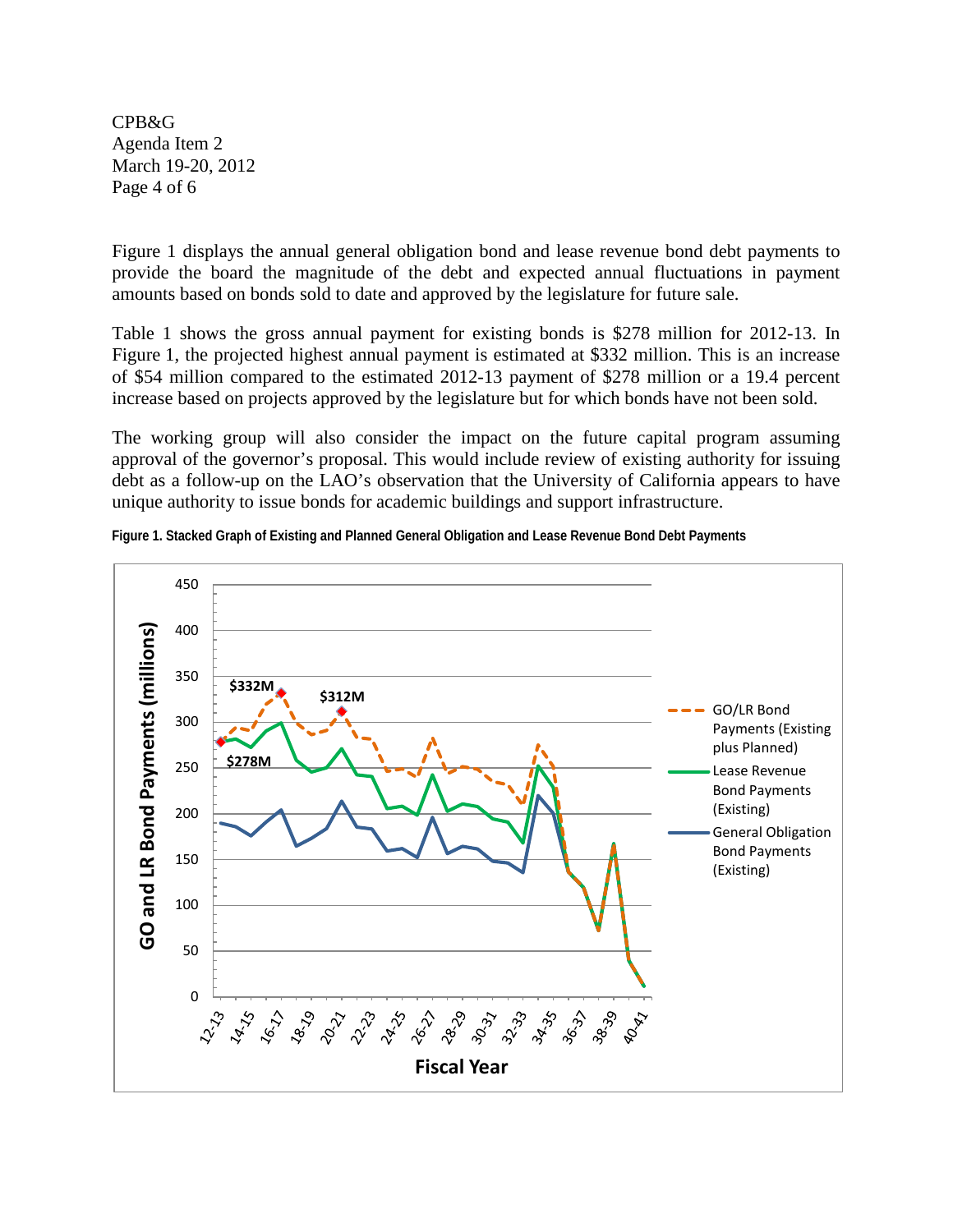CPB&G Agenda Item 2 March 19-20, 2012 Page 5 of 6

One improvement, for example, would re-establish a structure to allow interim financing while awaiting a bond sale. The state suspended the use of the Pooled Money Investment Account in December 2008 and has not re-instated its use. The lack of such a structure has caused the CSU to halt progress on projects for more than a year and not be able to award construction projects that had come in more than 25 percent below budget. If given the responsibility for the debt, the CSU should seek improvements just as we have done over time to establish and improve the Systemwide Revenue Bond program used for non-state appropriated projects.

In light of the significant funding needed to address existing campus deficiencies, like the \$1.6 billion backlog of capital renewal needs, Figure 2 shows the increase in estimated debt payments to finance four years of \$400 million per year in project costs starting in 2013-14. The annual payment increase is roughly \$32 million per year for each of the four years. In this example, the 2020-21 annual payment would increase from \$312 million to roughly \$440 million, an increase of \$128 million.



**Figure 2. Stacked Graph of Existing, Planned and Future Debt Payments to fund \$1.6 Billion over Four Years**